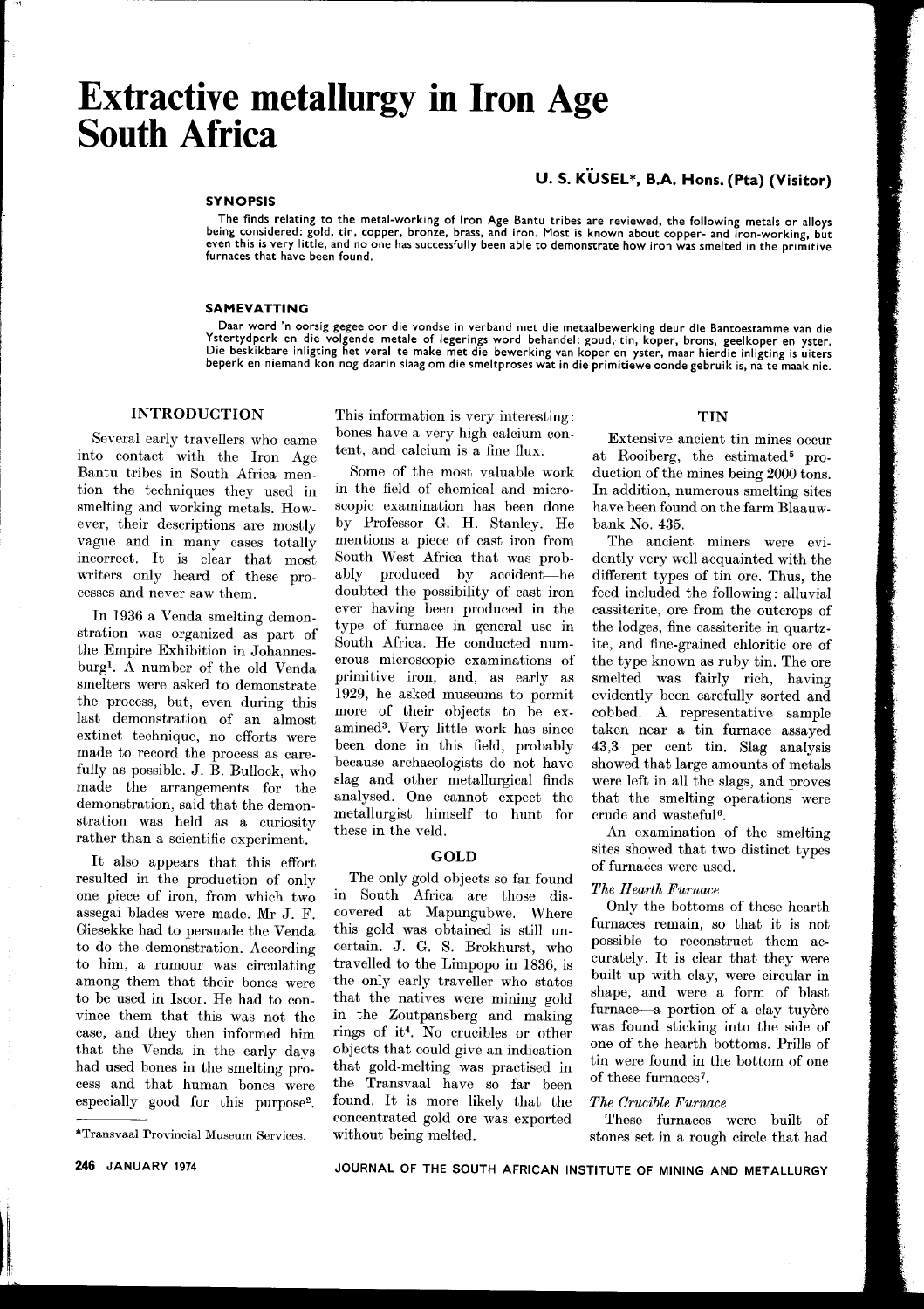apparently been excavated out of the ground. A gap of 4 inches was left in the circle, possibly for the insertion of the tuyère. The most perfect furnace found had an external diameter of approximately 22 inches, with an internal diameter of 16 or 17 inches. The stones forming the sides were about 8 inches deep, of which about half were above the ground. Pieces of pot, containing slag on the inside, which were found close to this furnace, show that circular pots were used as crucibles<sup>8</sup>.

## **COPPER**

Although thousands of tons of copper ore have been mined in the Transvaal, relatively few coppersmelting sites have been found and very little is known about the furnaces used. Judging from the size of the ancient mines at Messina, T. G. Trevor9 estimated that at least 5000 tons of pure copper had been extracted, but, even in the aggregate, he doubted whether the slag heaps would total 1000 tons. The same anomaly occurs at Phalaborwa.

The only South African furnaces  $described<sup>10</sup>$  as copper furnaces are the small ones found at Phalaborwa. An analysis of slag attached to the walls of one of these furnaces showed no traces of copper but indicated iron. The author believes that these were iron-smelting furnaces that were also used for copper smelting. Similarly, at Rooiberg the author found a Buispoort-type of ironsmelting furnace with copper slag on its walls.

According to Stanleyll, it is reasonable to suppose that the ore smelted consisted chiefly of carbonate, which is an easily smelted mineral, and not of sulphides. Against this, however, must be set the fact that, since the minerals occur mixed, anything considered untreatable could have been sorted out and cast aside (though, of course, some could have been smelted along with the carbonate, and the copper would have been reduced by mutual reaction), but such waste is not found.

At Messina, the smelting was not done close to the workings but on the slopes of neighbouring hills. On examining these smelting sites, the author found, in addition to slag and broken tuyères, hundreds of pieces of burnt clay and stones bearing pieces of slag on one side. No complete furnace could be found.

It thus seems that the furnaces were broken down after each smelting. This corresponds with the information obtained by Hugh Stayt from an old Balemba copper-worker who lived near Messina. The following is Stayt's description.

The copper-ore was first cobbled into small pieces. The kiln for smelting was prepared by making a small circular impression in the ground, about  $1\frac{1}{2}$  feet in diameter, and lining it with clay and ashes; on this base a circular clay wall was built up to a height of  $1\frac{1}{2}$  feet and reinforced on the outside with stones. A layer of dry leaves of the mukwiliri or mulamvhira trees was put into the bottom of this kiln to a depth of about 2 inches to help in the kindling, over this was put a thick layer of charcoal and then more leaves. A small hole was made at the base of the kiln to give entrance to the nozzles of the bellows, and the charcoal was fired; as soon as it was red-hot another layer of copper was added and then a final layer of charcoal until all the copper was melted, when the worker proceeded to break down the wall of the kiln. All the debris of dirt, charcoal and ashes was brushed away, leaving the copper in the clay-lined impression in the ground. The copper was left to cool and then again hammered into small cobbles and re-smelted in a potsherd about 7 inches in diameter, which was put over the impression in the ground, so that the molten copper could be manipulated easily and poured out into moulds prepared for it.<sup>12</sup>

According to oral tradition, the Messina people appeared from the east and came to Phalaborwa. However, not finding copper at Phalaborwa but only iron, they left again and moved towards Venda country, where they found copper at Zwikol hill near Messina and settled in that area13.

The Messina people consisted of only two inter-married tribes, their totem being the lion and the hearthstone. They were distinguished from their neighbours by being uncircumcized and wearing black cloth around their hips, rather than the loin-skin between the legs as was the Sotho custom14. In Zambia, at Solwegi to the west of the main copperbelt, live the Kaonde tribe, who have been traditional copper-smelters. In 1961, a group of old men were asked to demonstrate the traditional methods of copper production. All but one were over 70 years of age, and their

conservatism was illustrated in their persistent wearing of an anklelength dark-blue waist-cloth, rather than the more general shorts or trousers. Three were of the lion totem, one of the goat, and one of the ant.

The furnace was built by digging a hole 20 centimetres wide and 5 centimetres deep, which was then thickly spread with ashes. Small ant hills had been cut in half, and these were set round the excavated hole to form a wall in which all the gaps were filled with puddled clay. The resulting furnace was 40 centimetres high and of approximately the same diameter. Charcoal was added until it was above the opening of the tuyere, firebrands were added, and the bellows were worked. When the charcoal began to glow, a few handfuls of the ore were placed on them and further charcoal was added to cover it. After three hours, there was a careful turning over of fragments of copper amid the charcoal, and a stick inserted into the ventilation hole came out with a globule of molten copper at its end. The kiln was then broken down with a long pole and the charcoal scattered. Below the vent was a glowing pool of liquid copper, which rapidly ran into streams and solidified.

The copper was refined by the building of a similar kiln, except that a clay pot was fixed into place in the hole in the ground. The furnace was heated as before, and the crude copper was placed carefully in the centre of the glowing pile. After two hours, when the kiln was broken down, the pot had a pool of molten. copper, which could be cast into ingots15. A similar method of copper-smelting is used by the Bayeke of Katanga.

It thus seems that there might be some connection between the Messina copper-smelters and the Zambian copper-smelters, but this has yet to be proved.

#### BRONZE

Bronze is an alloy of tin and copper in the standard one-to-nine ratio. Alloys of tin and copper have been made by several groups in West and South East Africa. Of these, the Benin Bronzes are the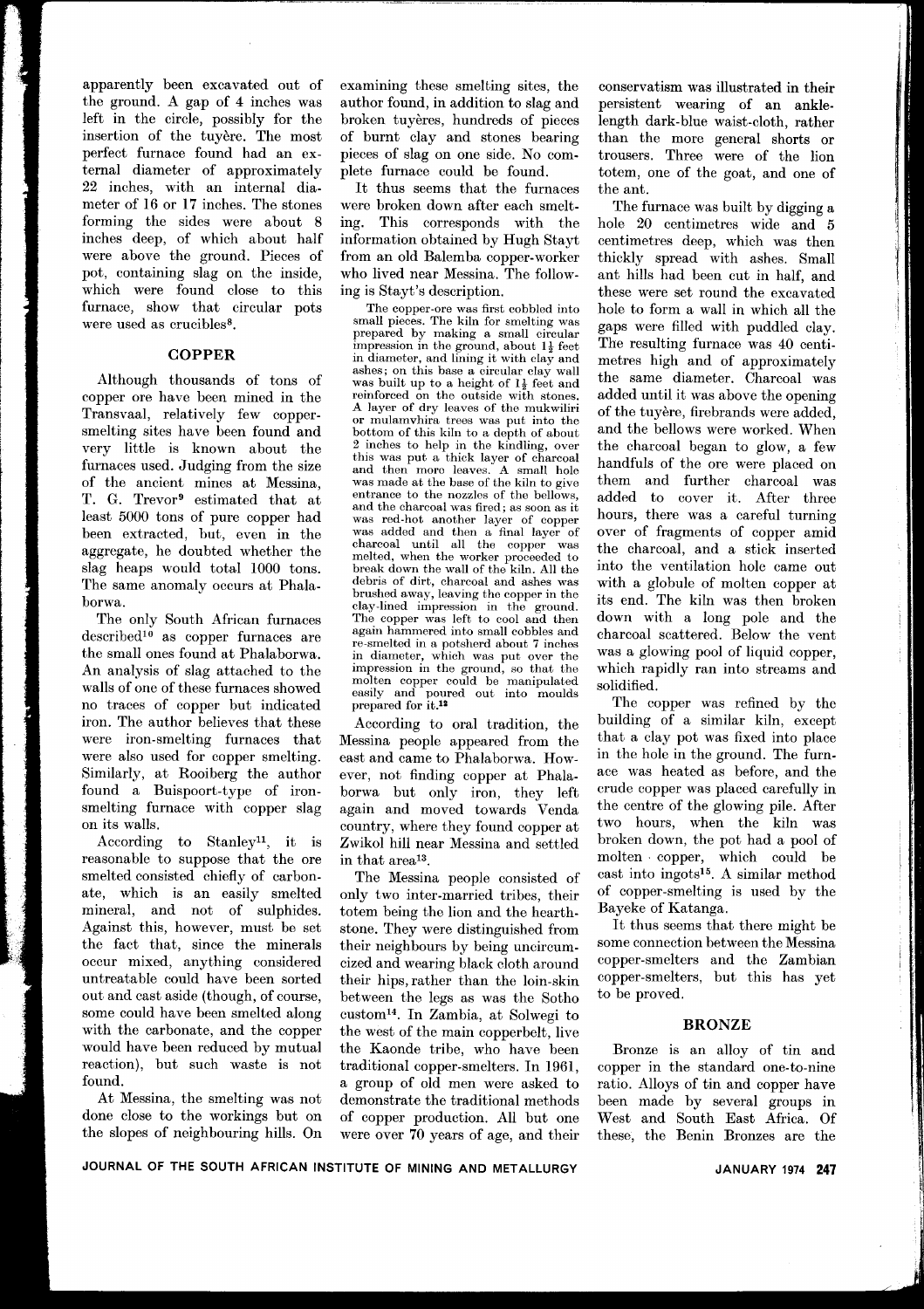best known, but they are far from true bronze and should be referred to as copper, rather than as bronze.

The best examples of bronze in Africa are found in Rhodesia and the Transvaal, but only a small number are true bronze. Of these, the Blaauwbank ingot, which had apparently leaked out of a fissure in a furnace wall or overflowed from a crucible, represents the nearest approach to serviceable bronze. This analysed: copper 80 per cent, tin 7 per cent, iron and aluminium 5 per cent, nickel 3 per cent, arsenic 2 per cent, and gangue 3 per cent16.

The bronze at Rooiberg was probably melted in a crucible that was put into a crucible furnace.

## BRASS

Brass is an alloy of copper and zinc. As yet there is no evidence that the zinc used by the early inhabitants of South Africa for making brass was of local origin, while several facts suggest that all the zinc was imported from the East. A zinc ingot of fourteen pounds was found at Tjuenie's Poort, and several zinc ingots have been found at Pilandsberg, near Rustenburg17. No ancient zinc mines have been found in Southern Africa, and it is therefore likely that the inhabitants imported zinc for the casting of their brass.

## IRON

Of all the metals used by the early inhabitants of South Africa, iron was used the most. Iron ore is abundant in most areas, and furnaces are found in almost all parts of the Transvaal and Natal, although no furnaces have yet been found in the Orange Free State or the Cape Province. In the Transvaal, four different types of furnaces are found, and in Natal one type is known.

#### *Buispoort Type*

The furnaces are oval in shape, with two openings for tuyeres (one on each end of the oval). They have a third opening on top, which served as a chimney and for charging the furnace<sup>18</sup>.

## *M elvillekoppies Type*

The furnace resembles a widemouthed, globular pot, and is nearly 3 feet in maximum external dia-

## *Venda Type*

The furnaces are cylindrical in shape, with three parallel oblong openings or slots for the tuyeres. These run from the floor to about 10 centimetres below the upper edge of the furnace. The openings for the tuyères are roughly at an angle of  $120^{\circ}$  from each other. Between the openings for the tuyeres are three supporting walls on the outside of the furnace. The middle of the floor of the furnace has a cylindrical hole, which, according to the old Vendas, was used for medicine.

## *Loole Type*

The furnace is bowl-shaped, with only one tuyere opening. The walls gradually converge towards the top to form a hole or chimney through which the furnace was probably charged. As in the Venda type, this has a concave floor with a hole in the centre20.

### *Natal Type*

The furnaces are mostly found in groups of two or three, and consist of a hole in the ground more or less 50 centimetres long, 25 centimetres broad, and 30 centimetres deep, which is lined with clay. There is no opening for a tuyere, which was probably inserted against the inside of the furnace with its one opening pointing towards the bottom of the furnace.

Some early authors state that the molten iron produced in these furnaces was cast into crude forms. However, this is not true; if this had happened, the smelters would not have known what to do with the iron, as cast iron is brittle and cannot be forged into different types of tools.

The following is a brief, oversimplified description of the process involved. The so-called bag bellows were used to blow air into the furnaces, and charcoal was used as fuel. The burning of charcoal in the furnace releases heat, and carbon monoxide is formed because of a shortage of oxygen. The carbon monoxide withdraws oxygen from the ore, thus causing the formation of carbon dioxide and the release of iron:

 $Fe<sub>2</sub>$   $O<sub>3</sub>+3Co\rightarrow 2$   $Fe+3CO<sub>2</sub>$ .

The iron that was formed at a temperature below its melting point was not liquid when it separated, but in the form of tiny crystals. These tiny particles grew and gradually built up a sponge, which contained entrapped slag. This iron sponge or bloom was withdrawn and forged.

When the author first heard of an old Venda who claimed that he had helped to smelt iron in his youth, he asked the old man to demonstrate the whole process, and thought that, within a month or two, he would know exactly how these furnaces functioned. Since then almost two years have passed, and the problem has not yet been solved. Traditional iron-smelting attempts have been made in Vendaland with the help of two old Vendas, and in Rhodesia near Enkeldoorn with the help of Headman Ranga of the Njanja tribe. In both cases, the whole process of iron smelting has been recorded as accurately as possible, including the mining of the ore; the making of the bellows, tuyères, and charcoal; and the building of the furnaces. Though neither attempt succeeded in producing iron, very valuable ethnographic information that would otherwise have been lost has been recorded.

The furnace used during the demonstration in Vendaland was taken to Pretoria, where further smelting experiments were carried out. Some iron was produced at least once in the furnace before it collapsed. A new furnace, but of the Buispoort type, has been built at the University of the Witwatersrand, where Mr Dingle, a final-year student in metallurgy, will try to solve this very interesting problem.

Slag analyses and investigations on slag from old smelting sites have been done by Dr J. C. D. Steyn of Iscor. The investigations give very interesting information on the metallurgical knowledge of these early smelters.

## **CONCLUSION**

From the information at our disposal, it is clear that thousands of tons of different metals were mined and smelted in Southern Africa